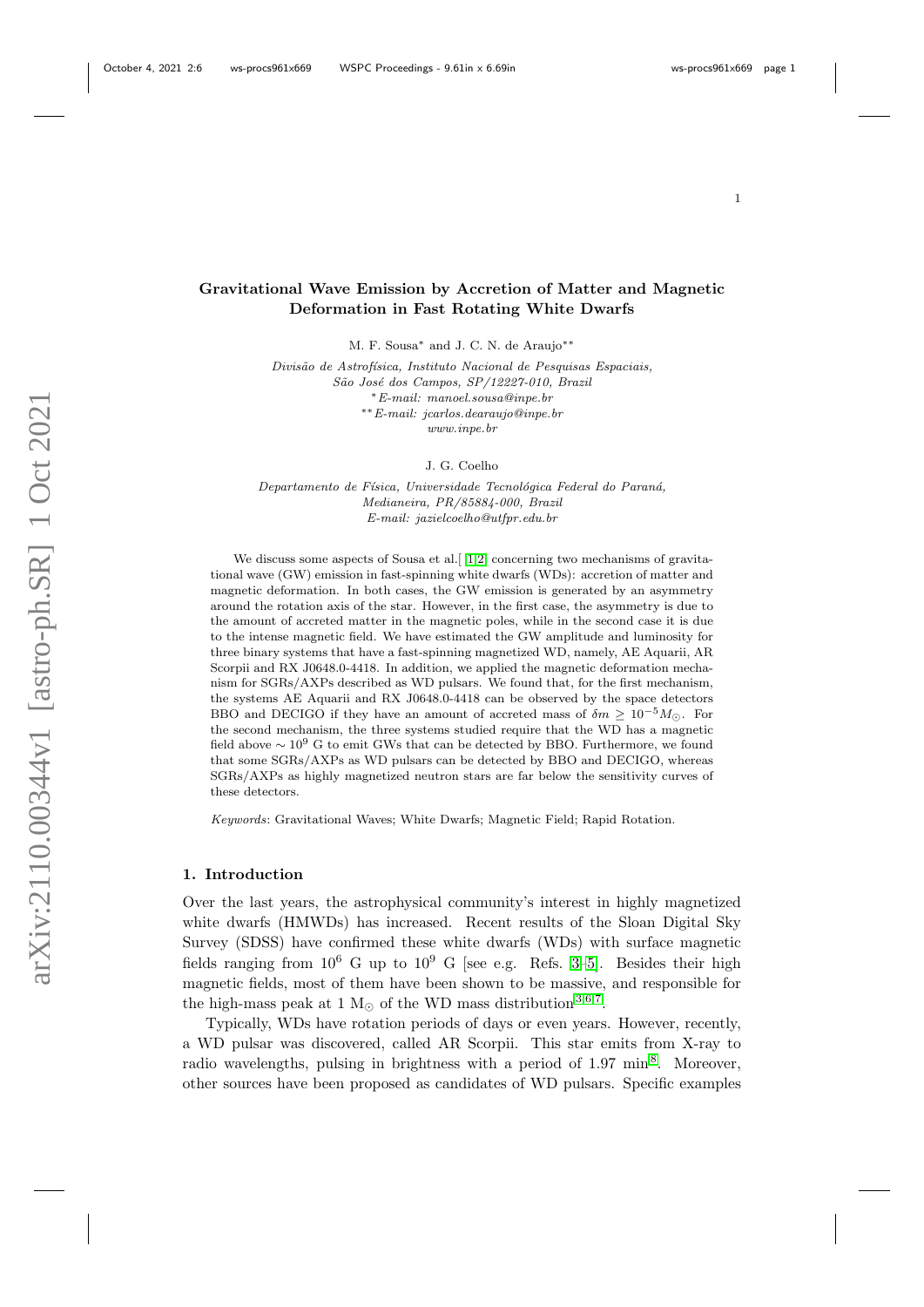are AE Aquarii with a short rotation period of  $P = 33.08 \text{ s}^9$  $P = 33.08 \text{ s}^9$  and RX J0648.0-4418

(RX J0648, hereafter) that is a massive WD with  $M = 1.28 M_{\odot}$  and with a very fast spin period of  $P = 13.2$  s, that belongs to the binary system HD 49798/RX J0648.0-4418 [10](#page-11-5). Nevertheless, it is worth mentioning that the nature of RX J0648 is unclear, meaning it is not yet clearly known whether this star is a WD or a neutron  $\text{star}^{11,12}.$  $\text{star}^{11,12}.$  $\text{star}^{11,12}.$  $\text{star}^{11,12}.$ 

Recently, from XMM-Newton observations, the authors in Ref. [13](#page-11-8) reported that CTCV J2056-3014 is a X-ray-faint intermediate polar harboring an extremely fastspinning WD with a coherent pulsation of 29.6 s, thus being the fastest confirmed spin in a WD [see also Ref. [14\]](#page-11-9). Other fast-spinning WDs have been observed more recently. As examples we can cite: V1460 Her, which is an eclipsing cataclysmic variable, with a overluminous K5-type donor star and a WD that rotates with a period of  $38.9 s^{15}$  $38.9 s^{15}$  $38.9 s^{15}$  and ZTF J190132.9+145808.7, which is a highly magnetized and rapidly rotating white dwarf, featuring a magnetic field with strengths between 600 MG and 900 MG on its surface, and a stellar radius that is only slightly larger than the radius of the Moon<sup>[16](#page-11-11)</sup>. This WD has a rotation period of 6.94 min which is considered short as this star is an isolated WD.

Notwithstanding, several studies of magnetized and fast-rotating WDs have been done. In particular, we can highlight one involving WD pulsars in an alternative description for Soft Gamma Repeaters (SGRs) and Anomalous X-Ray Pulsars (AXPs) [see e.g. Refs. [17–](#page-11-12)[20\]](#page-12-0). From this perspective, the process of energy emission released by dipole radiation in a WD can be explained by a canonical spin-powered pulsar model, since they share quite similar aspects <sup>[18](#page-11-13)[,21](#page-12-1)</sup>.

On the other hand, LIGO and Virgo detectors have recently made direct observations of gravitational waves  $(GWs)^{22,23}$  $(GWs)^{22,23}$  $(GWs)^{22,23}$  $(GWs)^{22,23}$ . All these GW detections are within a frequency band ranging from 10 Hz to 1000 Hz, which is the operating band of LIGO and Virgo. Nevertheless, as is well known, there are proposed missions for lower frequencies, such as LISA<sup>[24](#page-12-4)[,25](#page-12-5)</sup>, whose frequency band is of  $(10^{-4} - 0.01)$  Hz, BBO<sup>[26](#page-12-6)[,27](#page-12-7)</sup> and DECIGO<sup>[28](#page-12-8)[,29](#page-12-9)</sup> in the frequency band ranging from 0.01 Hz to 10 Hz.

The generation of continuous GWs in different possibilities has already been proposed  $30-34$  $30-34$ . More recently, in Refs. [1,](#page-10-0)[2,](#page-10-1)[35,](#page-12-12) it has been suggested that rotating magnetized WDs can emit continuous GWs with amplitudes possibly detected by upcoming GW detectors such as LISA, DECIGO and BBO. Here we revisit our two works [Refs. [1,](#page-10-0)[2\]](#page-10-1), where we investigate two mechanisms of gravitational radiation emission in fast-rotating magnetized WD: matter accretion and magnetic deformation. In both cases, the emission in GW is produced by the asymmetry around the star's rotation axis.

### 2. Gravitational emission mechanisms

WDs might generate gravitational radiation whether they are not perfectly symmetric around their rotation axis. The huge dipole magnetic field that can make the star become oblate [36](#page-12-13) and accretion of matter are two examples where this asymmetry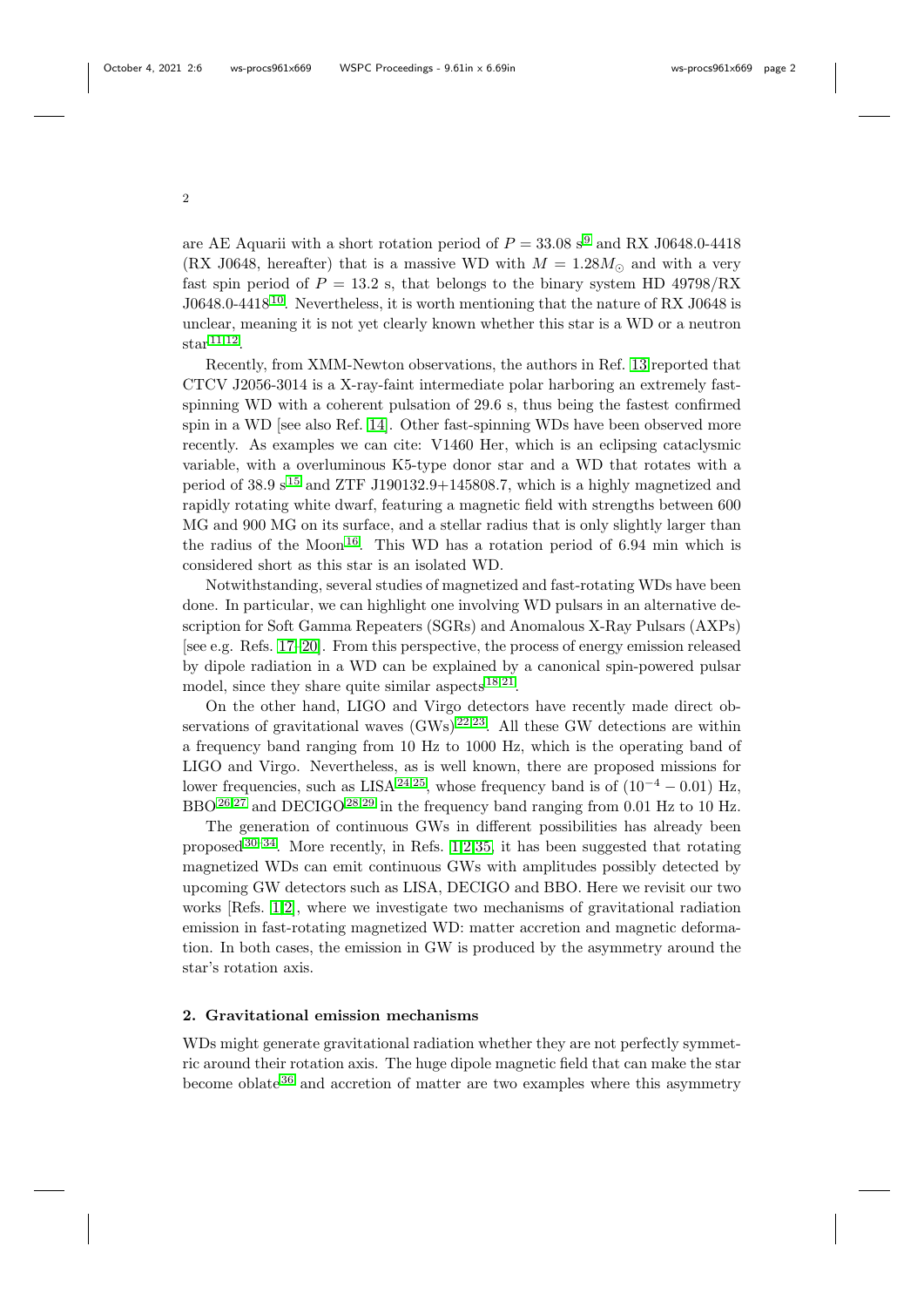can occur.

# 2.1. Accretion of matter

The GW emission is shown here for the case of a WD accreting matter via the magnetic poles which do not coincide with the rotation axis of the star. In this scenario, the system's secondary star transfers matter to the WD through an accretion column and accumulates an amount of mass on the magnetic poles.

Thus, we consider a rigid object rotating about a non-major axis  $(x_1, x_2, x_3)$ and which has a deformity about one of the major axes  $(x_1, x_2, x_3)$ , where are positioned the main moments of inertia  $I_1$ ,  $I_2$  e  $I_3$ , respectively.

With this configuration and doing  $I_1 = I_2$ , the gravitational amplitude and luminosity are given respectively by [37,](#page-12-14)[38](#page-13-0)

<span id="page-2-0"></span>
$$
h_{0_{ac}} = \frac{4G}{c^4} \frac{(I_1 - I_3)\omega^2}{r} \sin^2 \theta,
$$
\n(1)

<span id="page-2-1"></span>
$$
L_{GW_{ac}} = -\frac{2}{5} \frac{G}{c^5} (I_1 - I_3)^2 \omega^6 \sin^2 \theta (16 \sin^2 \theta + \cos^2 \theta), \tag{2}
$$

where,  $\omega$  is the angular velocity,  $\theta$  is the angle between the rotation and magnetic dipole axes and  $r$  is the distance to the emitting source.

Now, to determine the moments of inertia  $I_1$  and  $I_3$ , we consider that the object has an amount of mass accumulated on the  $x'_3$  axis. We reduce this system to a large sphere with two smaller spheres of matter on the  $x'_3$  axis: one at each of the poles of the larger sphere. This would be equivalent to a WD accreting matter by the two magnetic poles. Therefore, it follows immediately that

$$
I_1 = \frac{2}{5}MR^2 + 2\delta m R^2,
$$
  
\n
$$
I_3 = \frac{2}{5}MR^2 + 2\frac{2}{5}\delta m \ a^2,
$$
\n(3)

where M is the mass of the star, R is the radius of the star,  $\delta m$  is the amount of mass accumulated on one magnetic pole and a its radius.

Considering that  $R \gg a$  and by substituting these last expressions into Eqs. [\(1\)](#page-2-0) and [\(2\)](#page-2-1), one obtains

<span id="page-2-2"></span>
$$
h_{0_{ac}} = \frac{8G}{c^4} \frac{\delta m}{r} \frac{R^2 \omega^2}{r} \sin^2 \theta,\tag{4}
$$

and

$$
L_{GW_{ac}} = -\frac{8}{5} \frac{G}{c^5} \delta m^2 R^4 \omega^6 \sin^2 \theta (16 \sin^2 \theta + \cos^2 \theta). \tag{5}
$$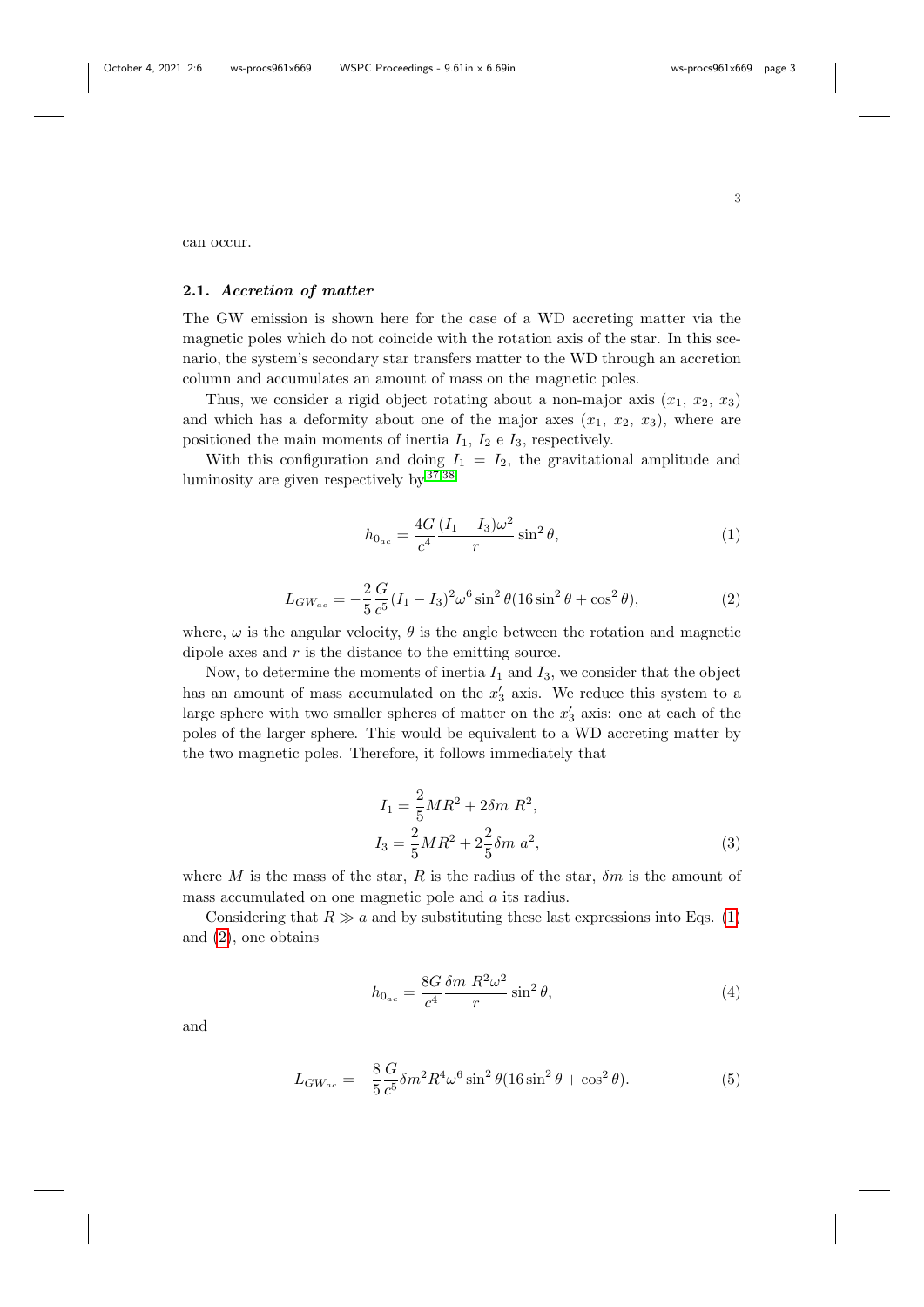Thereby, we find expressions for the gravitational luminosity and the GW amplitude for the case of a WD accumulating mass, which depends on the accreted mass, the distance to the source, the radius of the star and how fast it is rotating.

# 2.2. Magnetic deformation

This section deals with the deformation of the WD induced by its own huge magnetic field. Due to the combination of magnetic field and rotation, a WD can become triaxial, presenting therefore a triaxial moment of inertia. In order to investigate the effect arising from the magnetic stress on the equilibrium of stars, let us introduce the equatorial ellipticity, defined as [37](#page-12-14)[,38](#page-13-0)

$$
\epsilon = \frac{I_1 - I_2}{I_3}.\tag{6}
$$

where  $I_1$ ,  $I_2$  and  $I_3$  are main moments of inertia with respect to the  $(x, y, z)$  axes, respectively.

If the star rotates around the  $z$ −axis, then it will emit monochromatic GWs with a frequency twice the rotation frequency,  $f_{rot}$ , with amplitude given by  $37,38$  $37,38$ 

<span id="page-3-0"></span>
$$
h_{0_{df}} = \frac{16\pi^2 G}{c^4} \frac{I_3 f_{rot}^2}{r} \epsilon,
$$
\n(7)

and luminosity as follows:

<span id="page-3-1"></span>
$$
L_{GW_{df}} = -\frac{32}{5} \frac{G}{c^5} I_3^2 \epsilon^2 \omega_{rot}^6.
$$
 (8)

On the other hand, recall that the ellipticity of magnetic origin can be written as [39](#page-13-1)[,40](#page-13-2)

$$
\epsilon = \kappa \frac{B_s^2 R^4}{GM^2},\tag{9}
$$

where,  $B_s$  is the magnetic field strength on the star's surface and  $\kappa$  is the distortion parameter, which depends on the magnetic field configuration and equation of state (EoS) of the star.

Now, substituting this last equation into Eqs. [\(7\)](#page-3-0) and [\(8\)](#page-3-1) and considering  $I_3 =$  $2MR^2/5$ , one immediately obtains that

<span id="page-3-2"></span>
$$
h_{df} = \frac{32\pi^2}{5c^4} \frac{R^6 f_{rot}^2}{rM} \kappa B_s^2, \tag{10}
$$

$$
L_{GW_{df}} = -\frac{2^{13}\pi^6}{5^3c^5} \frac{R^{12}f_{rot}^6}{GM^2} \kappa^2 B_s^4.
$$
 (11)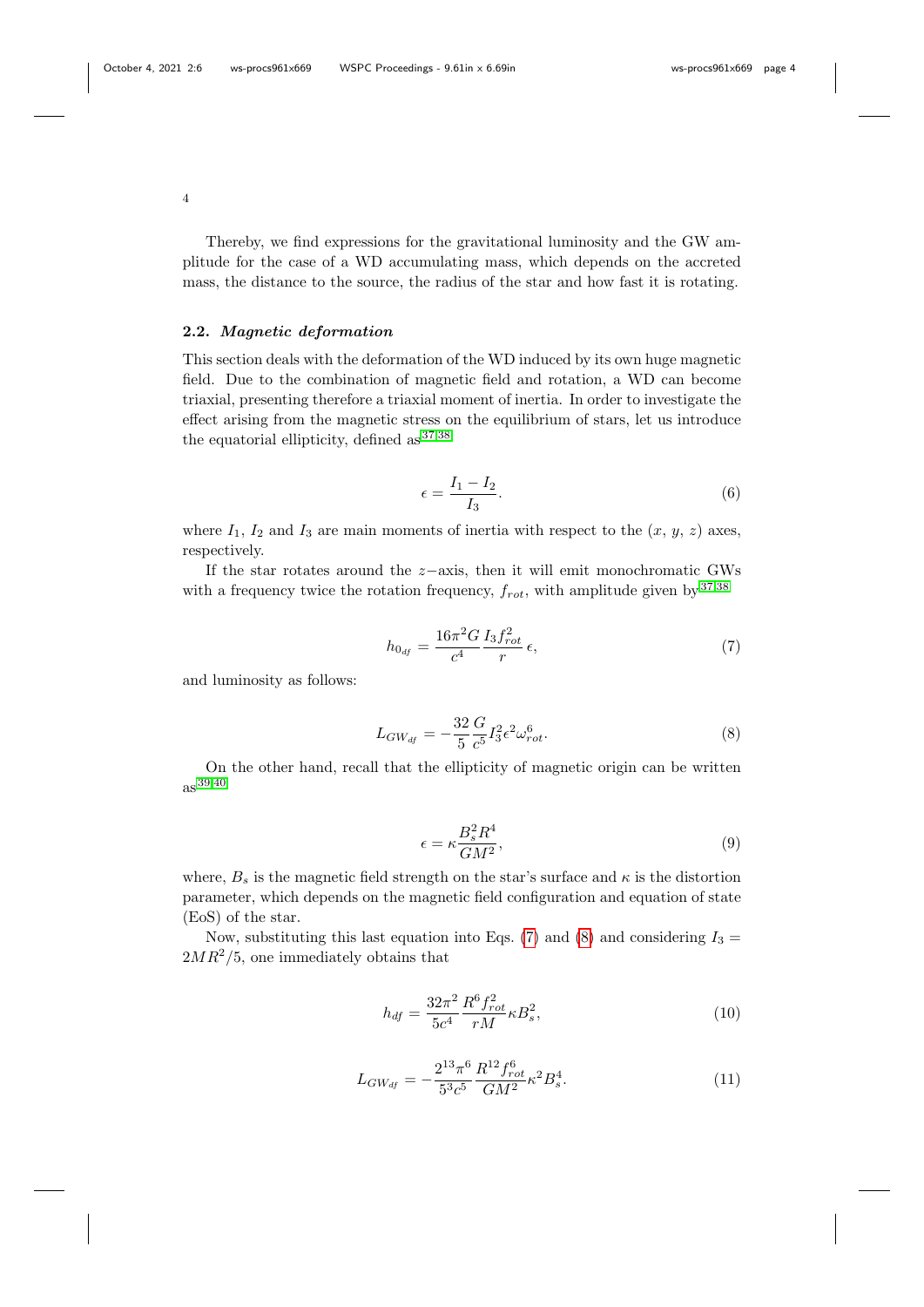Note that the two equations just above depend on the rotation frequency and the magnetic field strength.

In contrast, the GW amplitude can also be written as a function of the variation of the star's rotation frequency  $f_{rot}$ . In this case, we must consider that a part of the spindown luminosity is converted into GWs. Thus, we can infer an efficiency,  $\eta_{df}$ , for the variation of the rotation frequency as  $\dot{f}_{rot} = \eta_{df} \dot{f}_{rot}$ , such that  $\dot{f}_{rot}$ can be interpreted as the part of  $f_{rot}$  related to the GW brake. Hence, the GW amplitude can be written as follows

<span id="page-4-1"></span>
$$
h_0^{sd} = \left(\eta_{df} \frac{5}{2} \frac{G}{c^3} \frac{I_3 \dot{f}_{rot}}{r^2 f_{rot}}\right)^{1/2}.
$$
 (12)

#### 3. Gravitational waves from rapid rotation white dwarfs

## 3.1. Accretion of matter

Considering the scenario of an amount of mass accumulated on the magnetic poles, we apply Eq. [\(4\)](#page-2-2) for the three binary systems that have fast-spinning WDs: AE Aqr, AR Sco and RX J0648. The parameters for the systems are listed in Table [1.](#page-4-0)

From Eq. [\(4\)](#page-2-2), one notes that the amplitude depends on the amount of mass accumulated; however, it is not easy to predict how much matter may have been accreted to WD and how much has been dispersed on its surface. Thus, for this analysis, we assign four values for the mountain of matter for the analyzed systems:  $\delta m = (10^{-3} M_{\odot}, 10^{-4} M_{\odot}, 10^{-5} M_{\odot}, 10^{-6} M_{\odot})$  [see Refs. [41–](#page-13-3)[43](#page-13-4) for details about accretion in WDs]. Besides that, we consider that the angle between the magnetic and rotation axes is  $\theta = 30^{\circ}$ .

<span id="page-4-0"></span>Table 1. Parameters of 3 binary systems: Period  $(P)$ , spindown  $(P)$ , WD radius  $(R)$  and distance to Earth  $(r)$ .

| <b>Systems</b>          | P     |                          |                      | $\boldsymbol{r}$ |
|-------------------------|-------|--------------------------|----------------------|------------------|
|                         | (s)   | $(10^{-15} \text{ s/s})$ | $(10^8$<br>$\rm cm)$ | (pc)             |
| $AE$ Aqr <sup>a</sup>   | 33.08 | 56.4                     | 7.0                  | 100              |
| AR. $Sco^b$             | 118.2 | 392                      | 7.1                  | 116              |
| $RX$ J0648 <sup>c</sup> | 13.18 | 6.0                      | 3.0                  | 650              |

Note:  $a$  see [44;](#page-13-5)  $b$  see [34;](#page-12-11)  $c$  see [45.](#page-13-6)

Assuming these values for  $\delta m$  and the parameters listed in Table [1,](#page-4-0) we obtain  $h_{0_{ac}}$  for the three systems, which are shown in Figure [1.](#page-5-0)

With the amplitude estimations, we compare them with the sensitivity curves of the gravitational wave space detectors. This outcome is shown in Figure [2](#page-5-1) where we have the sensitivity curve for LISA, BBO and DECIGO with a signal-to-noise ratio (SNR) of 8 and an integration time of  $T = 1$  yr. We notice from this figure that AE Aqr and RX J0648 are good candidates to be detected by BBO and DECIGO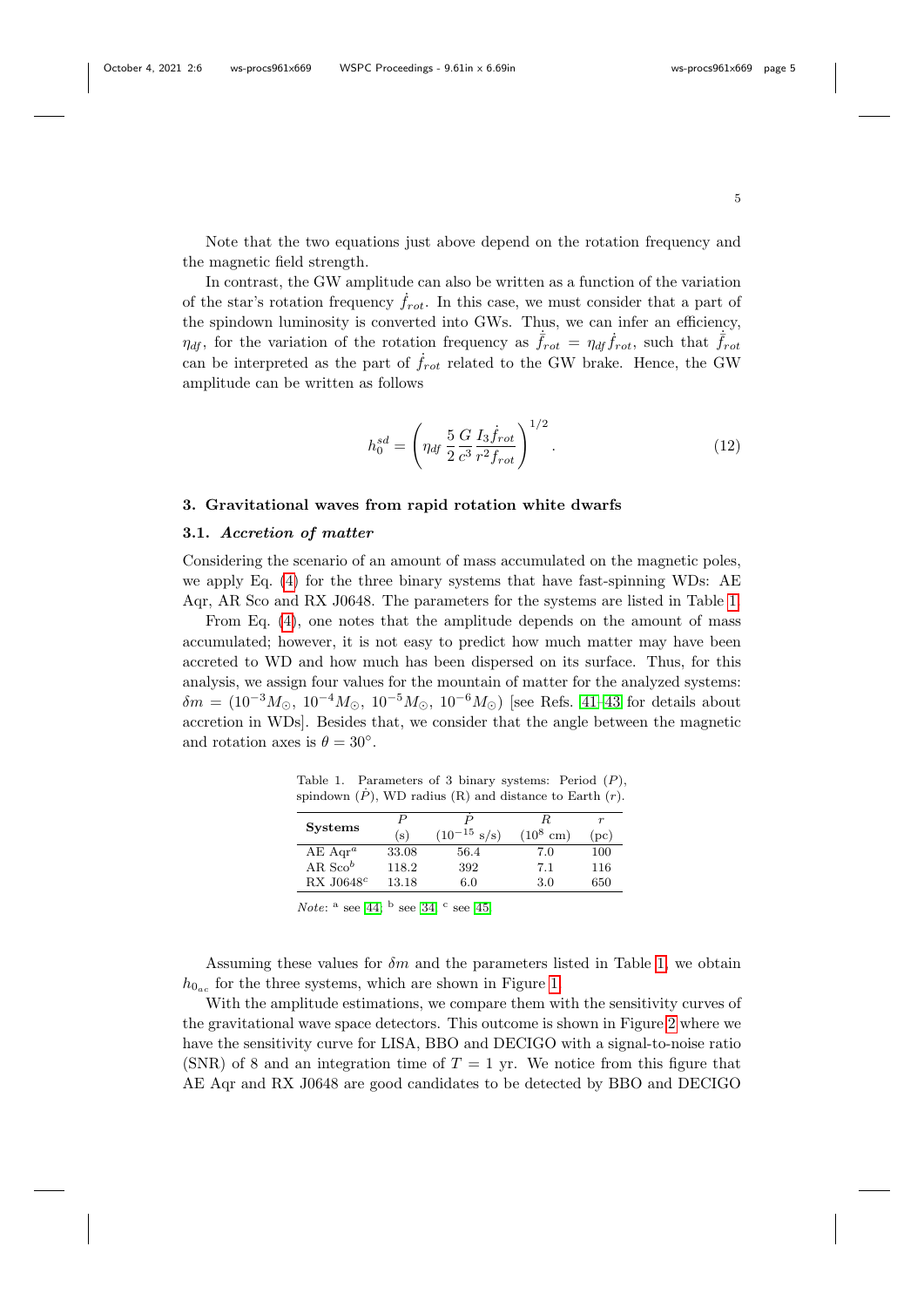

<span id="page-5-0"></span>Fig. 1. GW amplitude as a function of accreted mass to AE Aqr, AR Sco and RX J0648

if they have an accumulated mass of  $\delta m \geq 10^{-5} M_{\odot}$ . For the AR Sco system, the gravitational radiation emitted by this process would hardly be able to be detected by the three space instruments. This system would need to have a very high mass mountain of  $\sim 10^{-3} M_{\odot}$  to be above, for example, the sensitivity curve of the BBO detector.



<span id="page-5-1"></span>Fig. 2. GW amplitude for AE Aqr, AR Sco and RX J0648 for different values of mass  $(10^{-3} M_{\odot},$  $10^{-4}M_{\odot}$ ,  $10^{-5}M_{\odot}$ ,  $10^{-6}M_{\odot}$ , from top to bottom) and the sensitivity curves for LISA, BBO and DECIGO for  $SNR = 8$  and integration time of  $T = 1$  yr.

Now, we consider the efficiency of this mechanism with respect to the rotational energy rate lost by the systems. To do this, we consider the efficiency of the process  $(\eta_{acr} = L_{GW_{acr}}/L_{sd})$  for the four  $\delta m$ 's considered above, i.e., how much of the spindown luminosity is converted to gravitational luminosity for every  $\delta m$  (see Table [2\)](#page-6-0). We find that the contribution of gravitational luminosity to the spindown lumi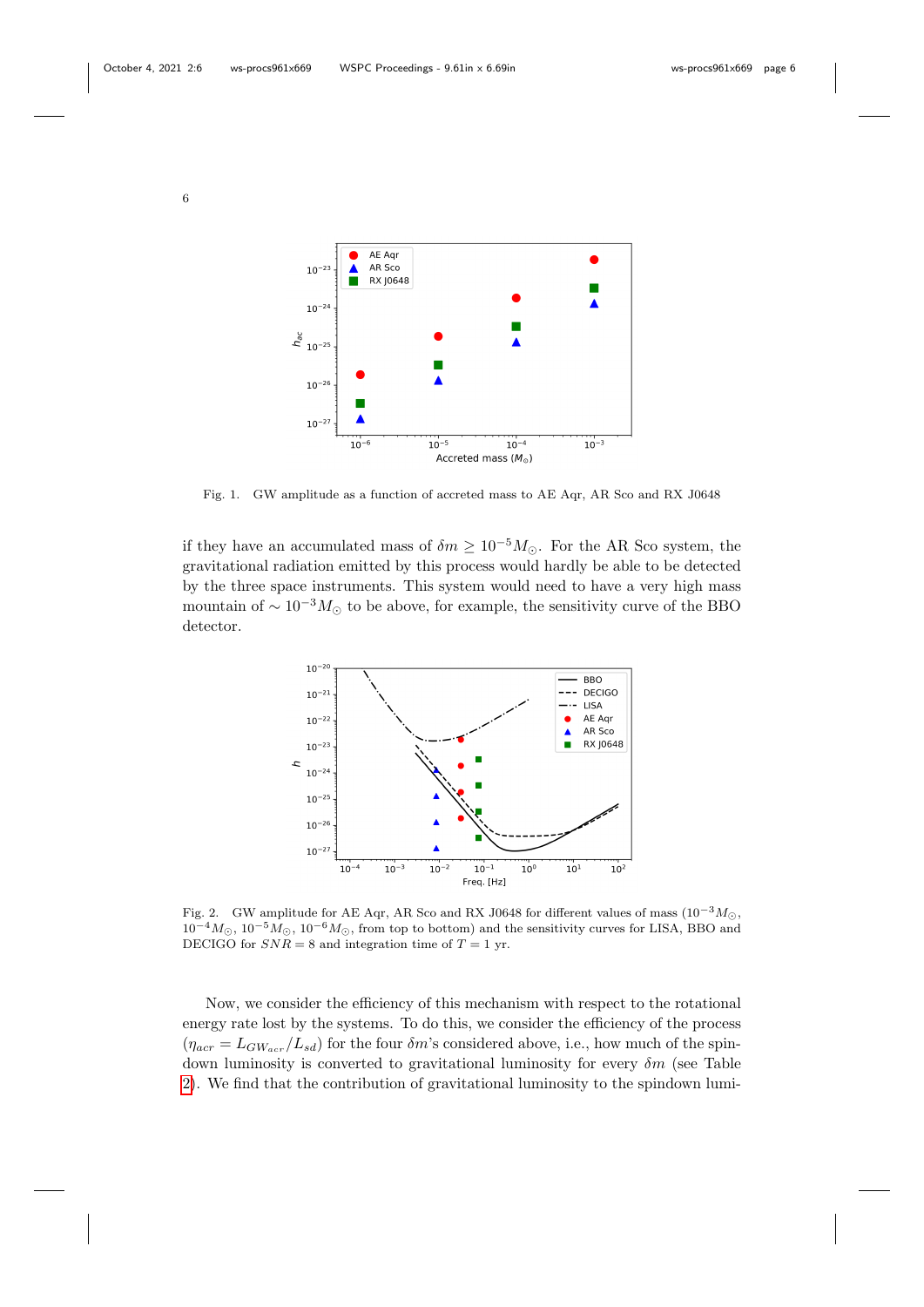nosity is irrelevant, since, for the four values of  $\delta m$  adopted, the efficiency  $\eta_{acr} \ll 1$ . Thereby, the contribution of gravitational luminosity to the spindown luminosity is negligible when we consider this mechanism.

<span id="page-6-0"></span>Table 2. The efficiency of the mechanism of GWs due to the amount of mass accumulated at the WD magnetic poles for different values of  $\delta m$ .

| AE Aquarii    |                         | AR Scorpii    |                        | <b>RX J0648</b> |                         |
|---------------|-------------------------|---------------|------------------------|-----------------|-------------------------|
| $\delta m$    | $\eta_{acr}$            | $\delta m$    | $\eta_{acr}$           | $\delta m$      | $\eta_{acr}$            |
| $(M_{\odot})$ | $(L_{GW_{acr}}/L_{sd})$ | $(M_{\odot})$ | $(L_{GW,cr}/L_{sd})$   | $(M_{\odot})$   | $(L_{GW_{acr}}/L_{sd})$ |
| $10^{-3}$     | $1.02 \times 10^{-2}$   | $10^{-3}$     | $3.41 \times 10^{-5}$  | $10^{-3}$       | 0.175                   |
| $10^{-4}$     | $1.02 \times 10^{-4}$   | $10^{-4}$     | $3.41 \times 10^{-7}$  | $10^{-4}$       | $1.75 \times 10^{-3}$   |
| $10^{-5}$     | $1.02 \times 10^{-6}$   | $10^{-5}$     | $3.41 \times 10^{-9}$  | $10^{-5}$       | $1.75 \times 10^{-5}$   |
| $10^{-6}$     | $1.02 \times 10^{-8}$   | $10^{-6}$     | $3.41 \times 10^{-11}$ | $10^{-6}$       | $1.75 \times 10^{-7}$   |

## 3.2. Magnetic deformation

Here, we consider the generation of GWs due to the deformation of the WD structure of the same binary systems (AE Aqr, AR Sco and RX J0648) caused by their own intense magnetic field. For this, we use Eq. [\(12\)](#page-4-1) to calculate the GW amplitude as a function of the efficiency  $\eta_{df} = L_{GW_{def}}/L_{sd}$ . The GW amplitudes are shown in Figure [3](#page-6-1) as a function of  $\eta_{df}$ , where we use the parameters of Table [1](#page-4-0) for all 3 systems.



<span id="page-6-1"></span>Fig. 3. GW amplitude for different values of efficiency  $(\eta_{df} = L_{GW_{def}}/L_{sd})$  to AE Aqr, AR Sco and RX J0648

From Figure [4,](#page-7-0) we plot the GW amplitudes inferred in Figure [3,](#page-6-1) together with sensitivity curves for LISA, BBO and DECIGO for one year of integration time and  $SNR = 8$ . It is worth noting that all three systems are detectable by BBO and DECIGO as long as AE Aqr has an efficiency  $\eta_{df} \geq 10^{-6}$ , AR Sco an efficiency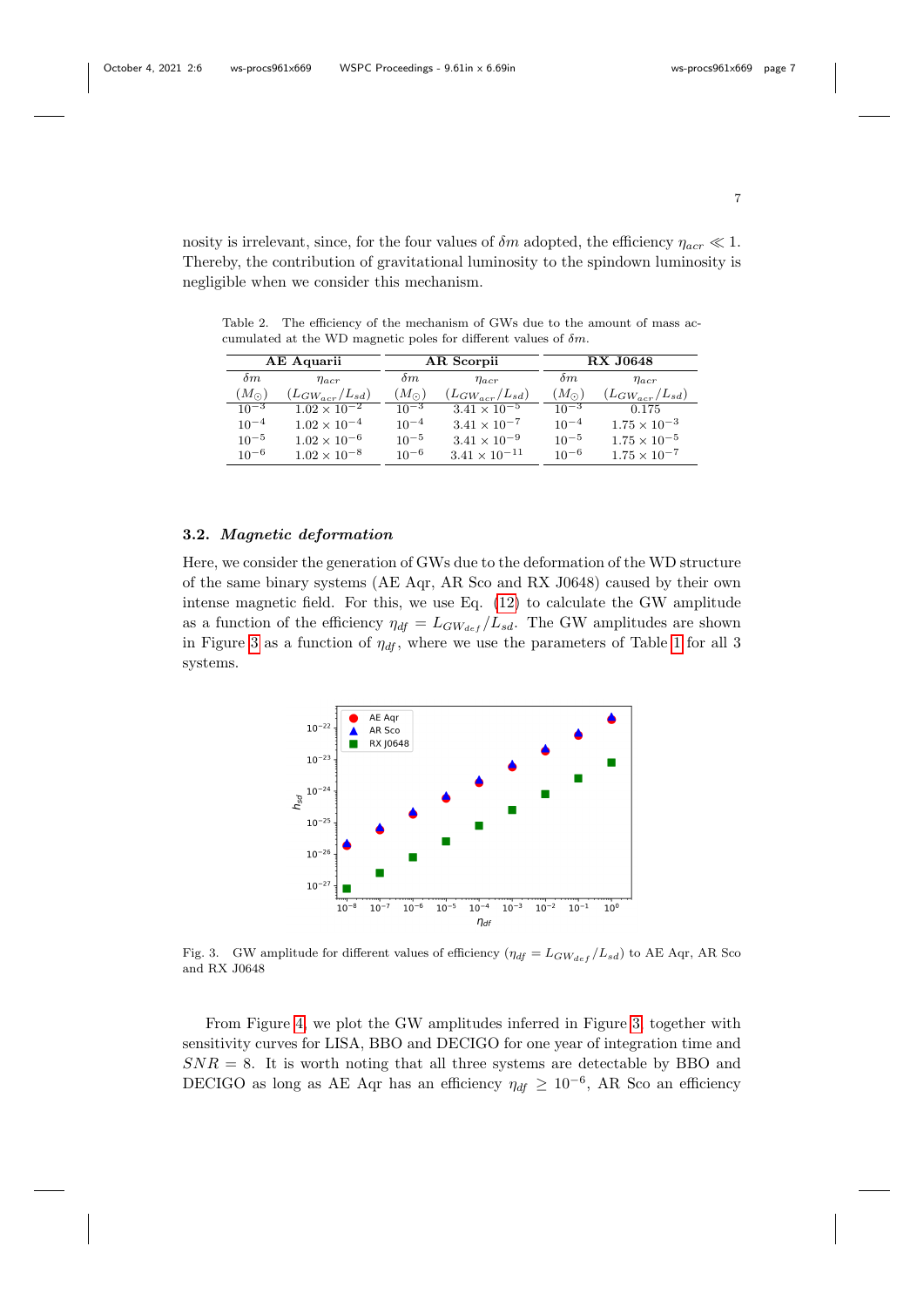$\eta_{df} \geq 10^{-4}$  and RX J0648 an efficiency  $\eta_{df} \geq 10^{-5}$ . Thus, even if the GWs have a small contribution to the spindown of these systems, they can emit GWs with amplitudes that can be detected by the space antennas.



<span id="page-7-0"></span>Fig. 4. GW amplitudes as presented in Figure [3](#page-6-1) compared to the sensitivity curves of LISA, BBO and DECIGO for  $SNR = 8$  and integration time of  $T = 1$  year. Here, the efficiency values (1,  $10^{-1}$ ,  $10^{-2}$ ,  $10^{-3}$ ,  $10^{-4}$ ,  $10^{-5}$ ,  $10^{-6}$ ,  $10^{-7}$  and  $10^{-8}$ ) are displayed from top to bottom.

Nevertheless, it is interesting to know what the value of the magnetic field needed to produce these detectable amplitudes. Thus, we calculate the magnetic field strength so that these sources can be detected by BBO, which is the most sensitive instrument of the three considered in the present work. To do so, we use Eq. [\(10\)](#page-3-2) together with the minimum efficiency for which each system is detectable by this instrument and we adopted  $\kappa \simeq 10$  [see Ref. [46\]](#page-13-7). Table [3](#page-8-0) shows theses results. Notice that the systems must have WDs with high magnetic fields, around  $(10<sup>9</sup> 10^{10}$ ) G, which are about two orders of magnitude larger than the canonical model of WD pulsars.

In addition, we can further calculate the GW amplitude by considering the upper limit values of the magnetic field strength,  $B_{dip}$ , inferred from the canonical model of WD pulsars. Table [4](#page-8-1) presents the results of this study. Notice that the amplitudes of the GW shown in this Table is very small to be observed by the space detectors, since they are well below the sensitivities of these detectors. In other words, the space detectors will not be able to detect these sources when considering the upper limit of the magnetic field strength.

# 3.3. GWs from SGRs/AXPs as fast-spinning WDs

An alternative model has been proposed for SGRs/AXPs considering they are fastrotating and magnetized WDs [see e.g. Refs. [17](#page-11-12)[–20](#page-12-0) for further details]. From this perspective, a canonical spin-powered pulsar model can explain the process of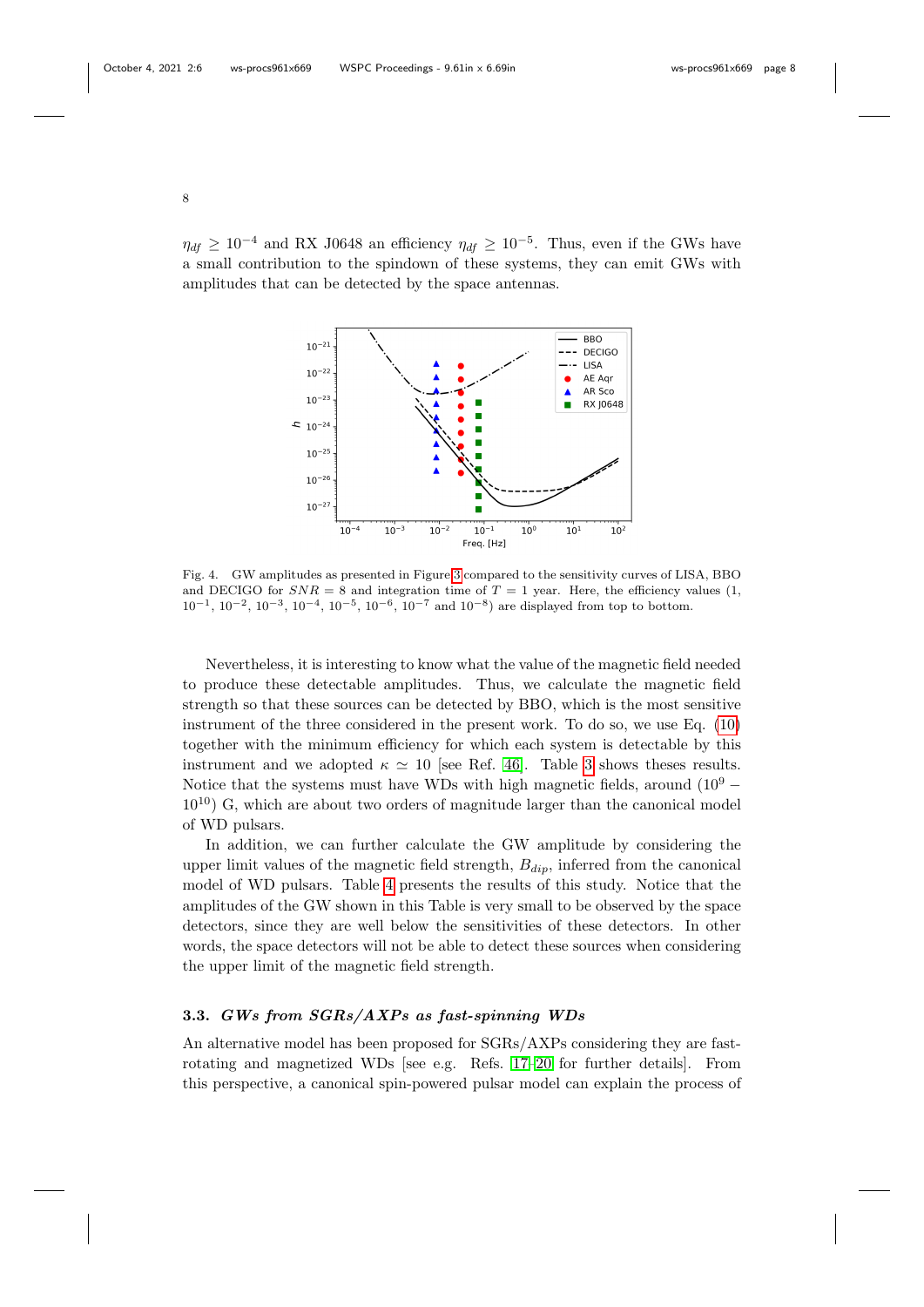<span id="page-8-0"></span>Table 3. Minimum efficiency for the sources to be detected by the BBO detector along with the required magnetic field strength.

| Minimum efficiency detected by BBO |             |                       |                      |  |  |
|------------------------------------|-------------|-----------------------|----------------------|--|--|
| <b>Systems</b>                     | $\eta_{df}$ | $h_{def}$             | B(G)                 |  |  |
| $AE$ Aqr                           | $10^{-6}$   | $1.9 \times 10^{-25}$ | $2.8 \times 10^9$    |  |  |
| AR Sco                             | $10^{-4}$   | $2.3 \times 10^{-24}$ | $3.6 \times 10^{10}$ |  |  |
| <b>RX J0648</b>                    | $10^{-5}$   | $2.5 \times 10^{-26}$ | $1.6 \times 10^{10}$ |  |  |

<span id="page-8-1"></span>Table 4. Elipticity ( $\epsilon$ ), GW amplitude ( $h_{def}$ ), GW luminosity ( $L_{GW_{def}}$ ) and efficiency of the mechanism  $(\eta_{df})$  for the upper limit of magnetic field  $(B_{dip})$  of each system.

| <b>SYSTEMS</b> | $B_{dip}$<br>(G)    | $\epsilon$            | $h_{def}$             | $L_{GW_{def}}$<br>(erg/s) | $\eta_{df}$                      |
|----------------|---------------------|-----------------------|-----------------------|---------------------------|----------------------------------|
| $AE$ Aqr       | $5.0 \times 10^7$   | $5.1 \times 10^{-9}$  | $6.2 \times 10^{-29}$ | $2.13 \times 10^{21}$     | $1.1 \times \overline{10^{-13}}$ |
| AR Sco         | $5.0 \times 10^8$   | $5.3 \times 10^{-7}$  | $4.6 \times 10^{-28}$ | $1.25 \times 10^{22}$     | $4.02 \times 10^{-12}$           |
| RX J0648       | $1.0 \times 10^{8}$ | $2.8 \times 10^{-10}$ | $9.5 \times 10^{-31}$ | $1.33 \times 10^{20}$     | $1.4 \times 10^{-14}$            |

energy emission released by dipole radiation in a WD, since they share quite similar aspects<sup>[21](#page-12-1)</sup>. In addition, these sources could also be candidates for GW emission. since the high magnetic field can deform the star in a non-symmetrical way, thus generating a variation in the quadrupolar moment of the star.

Therefore, we consider in this section that SGRs/AXPs are fast-spinning and magnetized WDs which emit GWs due to the deformation caused by their own intense magnetic field. Thus, using Eq. [10](#page-3-2) and adopting  $\kappa \simeq 10$ , we calculate the GW [a](#page-8-2)mplitude for the 23 confirmed  $SGRs/AXPs<sup>47</sup>$  $SGRs/AXPs<sup>47</sup>$  $SGRs/AXPs<sup>47</sup>$ <sup>a</sup>, considering these objects as a very massive WD. To do so, we assume three values of mass and their corresponding radius, namely,  $M_{WD} = 1.4 M_{\odot}$  ( $R_{WD} = 1.0 \times 10^8$  cm), 1.2  $M_{\odot}$  ( $R_{WD} = 6.0 \times 10^8$ cm) and 1.0  $M_{\odot}$  ( $R_{WD} = 7.5 \times 10^8$  cm) [see Ref. [48](#page-13-9) for further details about the mass-radius relation].

After estimating the amplitude, we placed them on the sensitivity curves of the BBO and DECIGO detectors. Figure [5](#page-9-0) shows theses results, such that the GW amplitude is presented as a function of frequency for some SGRs/AXPs. In this Figure, the bullets stands for  $M_{WD} = 1.2 M_{\odot}$  and the vertical bars, that crosses the bullets, stands for  $1.0M_{\odot} \leq M_{WD} \leq 1.4M_{\odot}$ , from top to bottom.

Notice that some SGRs/AXPs produce GWs with amplitudes that can be detected by BBO and DECIGO. Some of them, for example 1E 1547.0-5408 and SGR 1806-20, could well be detected for the entire mass range considered, while others would be detected depending on how massive they are.

SGRs/AXPs described as WDs generate GW amplitudes much larger than SGRs/AXPs described in the magnetar model where they are neutron stars [see e.g. Refs. [49,](#page-13-10)[50](#page-13-11) for details about magnetar model]. This is because WDs have mo-

<span id="page-8-2"></span><sup>a</sup>For information about the SGRs/AXPs, we refer the reader to the McGill University's online catalog available at: <http://www.physics.mcgill.ca/~pulsar/magnetar/main.html>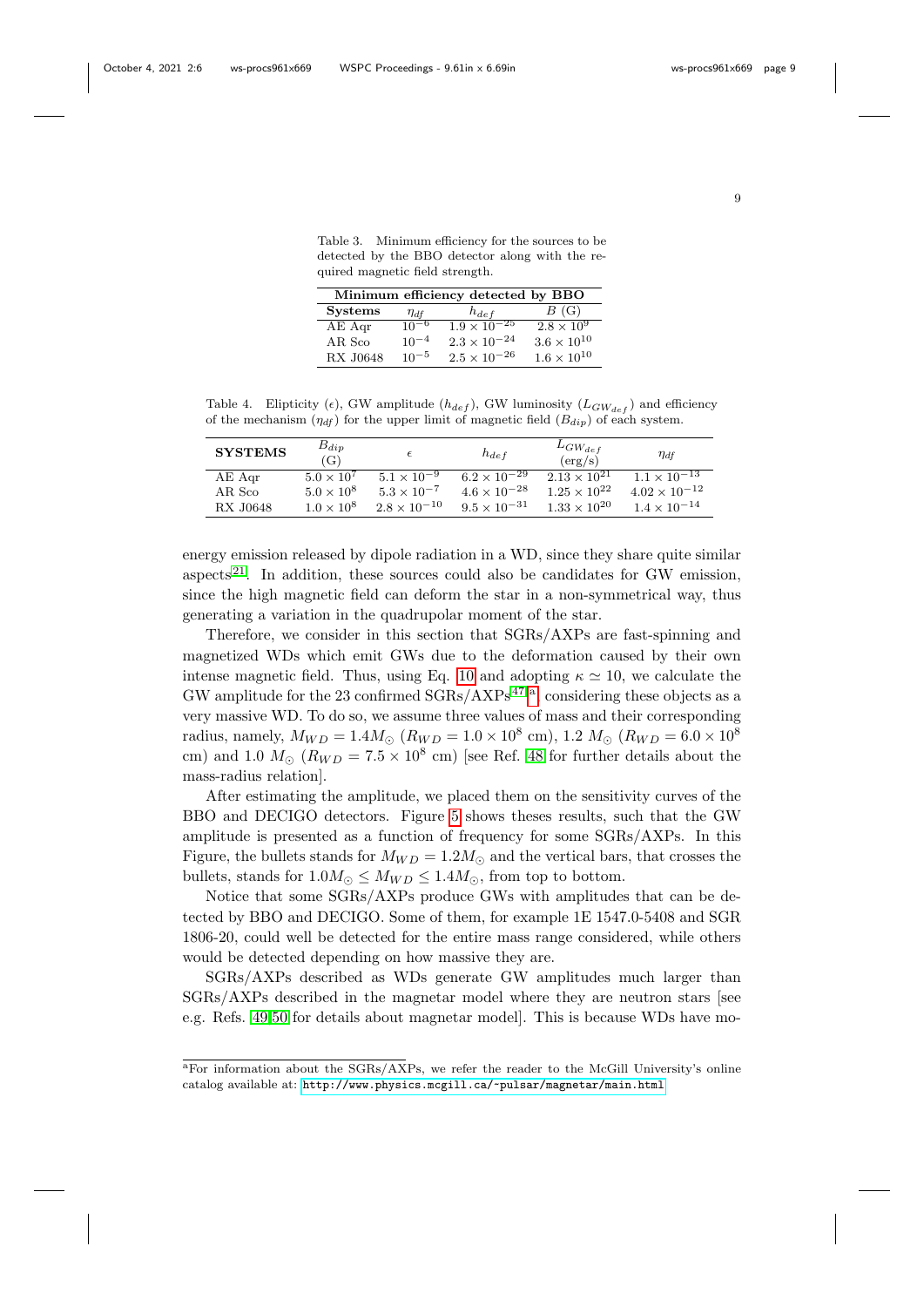

<span id="page-9-0"></span>Fig. 5. GW amplitude as a function of frequency for SGRs/AXPs as fast-spinning and magnetized WDs for masses in the interval  $1.0M_{\odot} \leq M_{WD} \leq 1.4M_{\odot}$ , represented by the vertical bars, from top to bottom. The bullets stand for  $M_{WD} = 1.2 M_{\odot}$ . Also plotted the sensitivity curves for BBO and DECIGO for  $SNR = 8$  and integration time  $T = 1$  year.



<span id="page-9-1"></span>Fig. 6. GW amplitude as a function of frequency for SGRs/AXPs as NSs. Also plotted the sensitivity curves for BBO and DECIGO for  $SNR = 8$  and integration time of  $T = 1$  year. We consider a NS of  $M = 1.4 M_{\odot}$ , radius  $R = 10$  km.

ments of inertia four orders of magnitude greater than a neutron star. Consequently, the GW amplitudes generated by these sources as neutron stars are far below the sensitivity curves of BBO and DECIGO [see Fig. [6\]](#page-9-1). Therefore, if these space based instruments detect continuous GWs from these sources, this would corroborate the model of fast spinning and magnetic WDs.

### 4. Final Remarks

We investigate two mechanisms - accretion of matter and magnetic deformation for the production of gravitational waves in fast-spinning WDs. These uncommon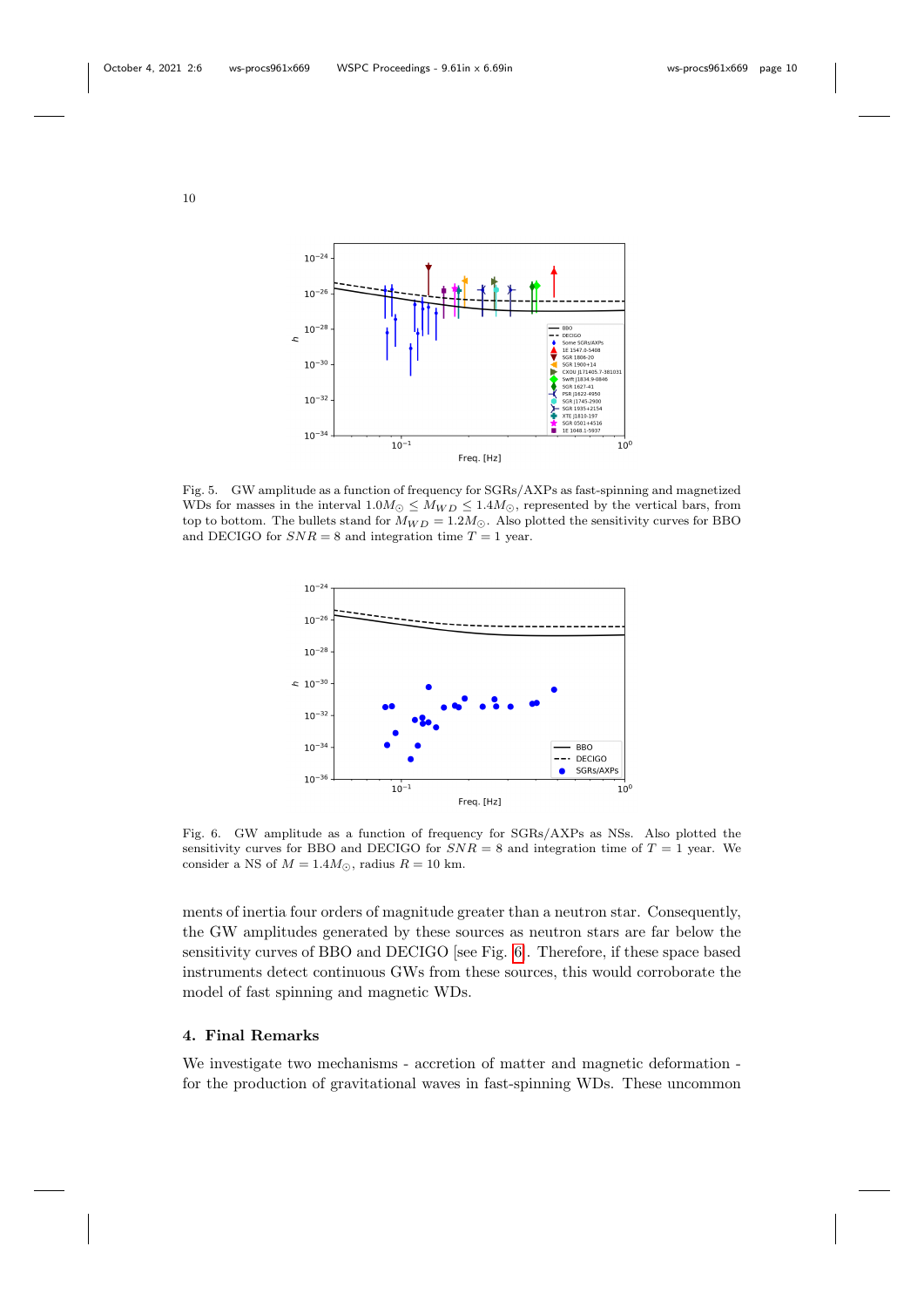WDs have high rotation and huge magnetic fields. Also, these stars are considered in an alternative model to describe SGRs and AXPs, where they are characterized as rotation-powered WD pulsars.

Then, we firstly study the following three binary systems: AE Aqr, AR Sco and RX J0648. For the accretion of matter mechanism, our results show that the AE Aqr and RX J0648 are good candidates for BBO and DECIGO if they have an amount of mass accumulated of  $\delta m \geq 10^{-5} M_{\odot}$ , considering 1 year of integration time and  $SNR = 8$ . In contrast, AR Sco is unlikely to be detected because it is needed a large amount of mass accumulated in the magnetic pole of this WD.

Now, regarding the magnetic deformation mechanism, to emit gravitational radiation with amplitudes that are detectable by BBO, for example, the three binary systems studied require that the WD has a magnetic field above  $\sim 10^9$  G. Nevertheless, these WDs are inferred to have magnetic fields with intensity around two orders of magnitude smaller. Moreover, we also conclude that gravitational radiation has an irrelevant contribution to the spindown luminosity of these systems for both mechanism.

Still, taking into account the magnetic deformation mechanism, we investigate the SGRs/AXPs as rotation-powered WD pulsars assigning a mass range  $1.0M_{\odot} \leq M_{WD} \leq 1.4M_{\odot}$  for these objects. We conclude that a possible detection of continuous GWs coming from SGRs/AXPs would be a good indication that could corroborate the WD pulsar model, as for the neutron stars description, they are far below the BBO and DECIGO sensitivity curves.

## Acknowledgements

M.F.S. thanks CAPES for the financial support. J.C.N.A. thanks FAPESP (2013/26258-4) and CNPq (308367/2019-7) for partial financial support. J.G.C. is likewise grateful to the support of CNPq  $(421265/2018-3$  and  $305369/2018-0)$ , FAPESP Project No. 2015/15897-1, and NAPI (Fenômenos Extremos do Universo) of Fundação de Apoio à Ciência, Tecnologia e Inovação do Paraná.

#### References

- <span id="page-10-0"></span>1. M. F. Sousa, J. G. Coelho and J. C. de Araujo, Gravitational waves from fast-spinning white dwarfs, Monthly Notices of the Royal Astronomical Society **492**, 5949 (2020).
- <span id="page-10-1"></span>2. M. F. Sousa, J. G. Coelho and J. C. de Araujo, Gravitational waves from sgrs and axps as fast-spinning white dwarfs, Monthly Notices of the Royal Astronomical Society 498, 4426 (2020).
- <span id="page-10-2"></span>3. B. Külebi, S. Jordan, F. Euchner, B. T. Gänsicke and H. Hirsch, Analysis of hydrogenrich magnetic white dwarfs detected in the Sloan Digital Sky Survey, Astronomy and Astrophysics 506, 1341 (November 2009).
- 4. S. O. Kepler, I. Pelisoli, S. Jordan, S. J. Kleinman, D. Koester, B. Külebi, V. Peçanha, B. G. Castanheira, A. Nitta, J. E. S. Costa, D. E. Winget, A. Kanaan and L. Fraga, Magnetic white dwarf stars in the Sloan Digital Sky Survey, Monthly Notices of the RAS 429, 2934 (March 2013).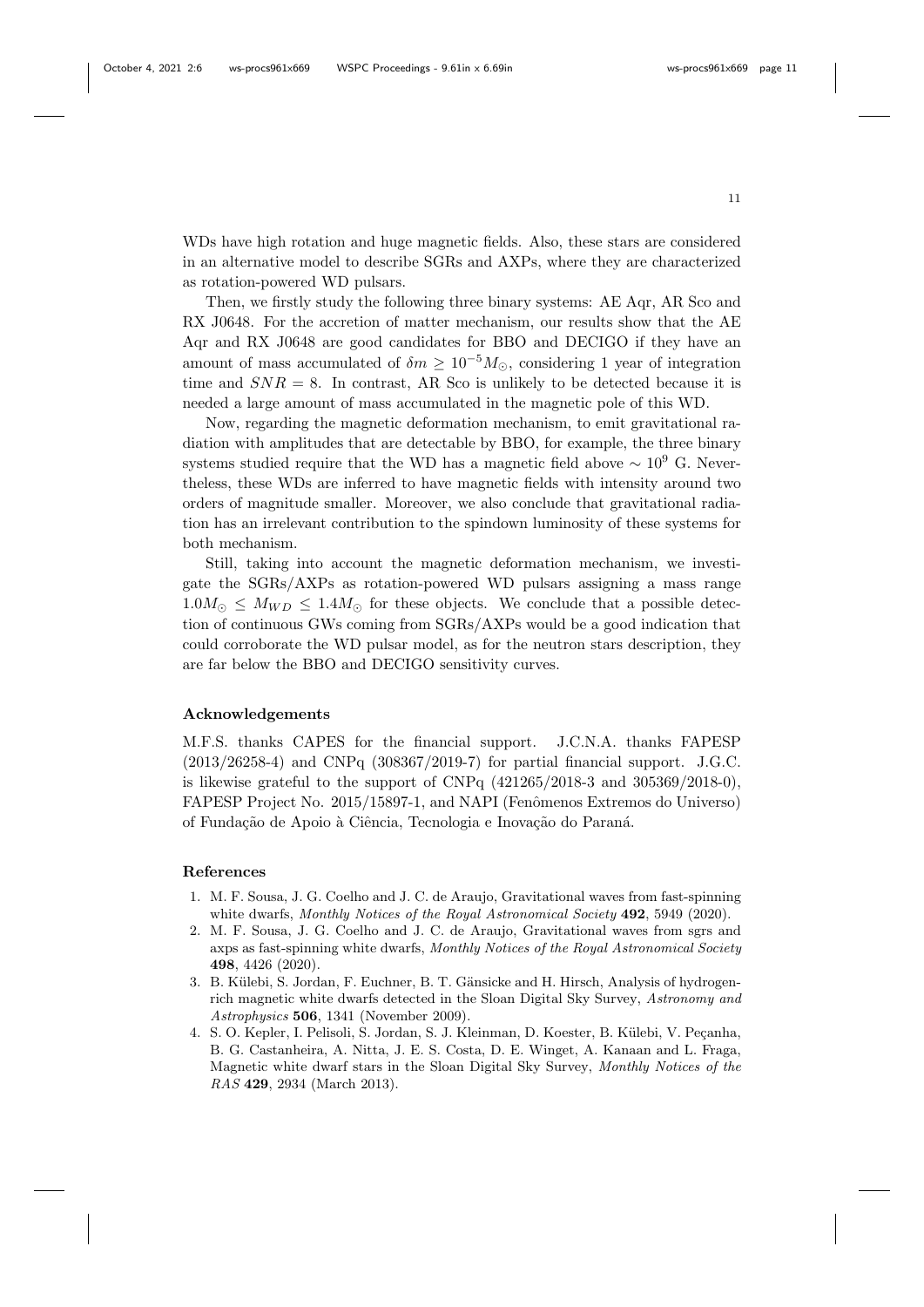- <span id="page-11-0"></span>5. S. O. Kepler, I. Pelisoli, D. Koester, G. Ourique, S. J. Kleinman, A. D. Romero, A. Nitta, D. J. Eisenstein, J. E. S. Costa, B. K¨ulebi, S. Jordan, P. Dufour, P. Giommi and A. Rebassa-Mansergas, New white dwarf stars in the Sloan Digital Sky Survey Data Release 10, Monthly Notices of the RAS 446, 4078 (February 2015).
- <span id="page-11-1"></span>6. G. D. Schmidt, P. Bergeron, J. Liebert and R. A. Saffer, Two ultramassive white dwarfs found among candidates for magnetic fields, Astrophysical Journal 394, 603 (August 1992).
- <span id="page-11-2"></span>7. B. K¨ulebi, S. Jordan, E. Nelan, U. Bastian and M. Altmann, Constraints on the origin of the massive, hot, and rapidly rotating magnetic white dwarf RE J 0317-853 from an HST parallax measurement, Astronomy and Astrophysics 524, p. A36 (December 2010).
- <span id="page-11-3"></span>8. T. R. Marsh, B. T. Gänsicke, S. Hümmerich, F.-J. Hambsch, K. Bernhard, C. Lloyd, E. Breedt, E. R. Stanway, D. T. Steeghs, S. G. Parsons, O. Toloza, M. R. Schreiber, P. G. Jonker, J. van Roestel, T. Kupfer, A. F. Pala, V. S. Dhillon, L. K. Hardy, S. P. Littlefair, A. Aungwerojwit, S. Arjyotha, D. Koester, J. J. Bochinski, C. A. Haswell, P. Frank and P. J. Wheatley, A radio-pulsing white dwarf binary star, Nature 537, 374 (September 2016).
- <span id="page-11-4"></span>9. Y. Terada, T. Hayashi, M. Ishida, K. Mukai, T. Dotani, S. Okada, R. Nakamura, S. Naik, A. Bamba and K. Makishima, Suzaku Discovery of Hard X-Ray Pulsations from a Rotating Magnetized White Dwarf, AEAquarii, Publications of the ASJ 60, 387 (April 2008).
- <span id="page-11-5"></span>10. S. Mereghetti, A. Tiengo, P. Esposito, N. La Palombara, G. L. Israel and L. Stella, An Ultramassive, Fast-Spinning White Dwarf in a Peculiar Binary System, Science 325, p. 1222 (September 2009).
- <span id="page-11-6"></span>11. S. Mereghetti, F. Pintore, P. Esposito, N. La Palombara, A. Tiengo, G. L. Israel and L. Stella, Discovery of spin-up in the x-ray pulsar companion of the hot subdwarf hd 49798, Monthly Notices of the Royal Astronomical Society 458, 3523 (2016).
- <span id="page-11-7"></span>12. S. Popov, S. Mereghetti, S. Blinnikov, A. Kuranov and L. Yungelson, A young contracting white dwarf in the peculiar binary hd 49798/rx j0648. 0- 4418?, Monthly Notices of the Royal Astronomical Society 474, 2750 (2017).
- <span id="page-11-8"></span>13. R. Lopes de Oliveira, A. Bruch, C. V. Rodrigues, A. S. Oliveira and K. Mukai, CTCV J2056-3014: An X-Ray-faint Intermediate Polar Harboring an Extremely Fastspinning White Dwarf, The Astrophysical Journal Letters 898, p. L40 (August 2020).
- <span id="page-11-9"></span>14. E. Otoniel, J. G. Coelho, M. Malheiro and F. Weber, Mass limits of the extremely fast-spinning white dwarf CTCV J2056-3014, arXiv e-prints , p. arXiv:2010.12441 (October 2020).
- <span id="page-11-10"></span>15. R. P. Ashley, T. R. Marsh, E. Breedt, B. T. Gänsicke, A. F. Pala, O. Toloza, P. Chote, J. R. Thorstensen and M. R. Burleigh, V1460 Her: a fast spinning white dwarf accreting from an evolved donor star, Monthly Notices of the Royal Astronomical Society 499, 149 (September 2020).
- <span id="page-11-11"></span>16. I. Caiazzo, K. B. Burdge, J. Fuller, J. Heyl, S. Kulkarni, T. A. Prince, H. B. Richer, J. Schwab, I. Andreoni, E. C. Bellm et al., A highly magnetized and rapidly rotating white dwarf as small as the moon, *Nature* 595, 39 (2021).
- <span id="page-11-12"></span>17. M. Malheiro, J. A. Rueda and R. Ruffini, Sgrs and axps as rotation-powered massive white dwarfs, Publications of the Astronomical Society of Japan 64, p. 56 (2012).
- <span id="page-11-13"></span>18. J. G. Coelho and M. Malheiro, Magnetic dipole moment of soft gamma-ray repeaters and anomalous x-ray pulsars described as massive and magnetic white dwarfs, Publications of the Astronomical Society of Japan 66, p. 14 (2014).
- 19. R. V. Lobato, M. Malheiro and J. G. Coelho, Magnetars and white dwarf pulsars, International Journal of Modern Physics D 25, p. 1641025 (July 2016).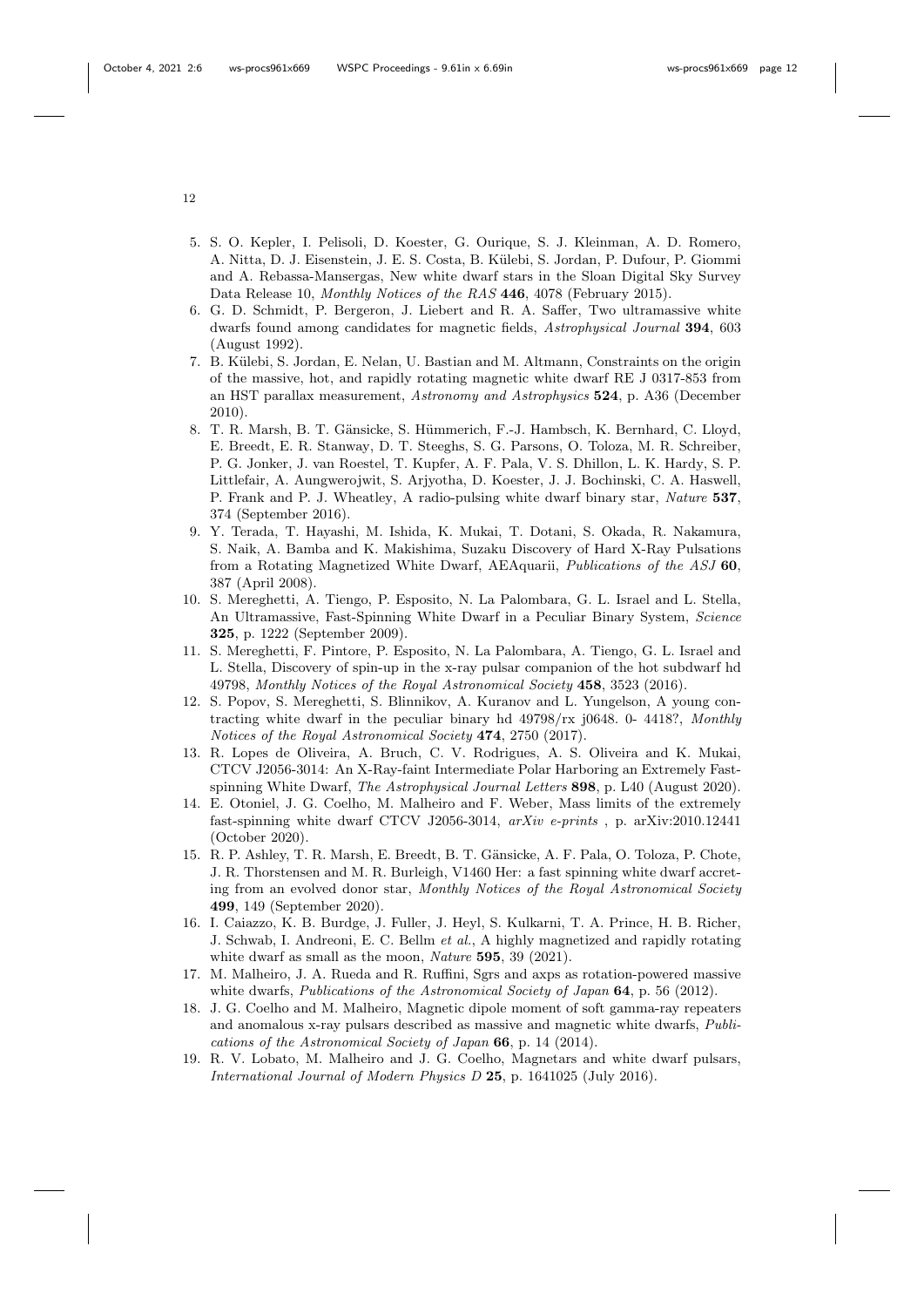- <span id="page-12-0"></span>20. B. Mukhopadhyay and A. R. Rao, Soft gamma-ray repeaters and anomalous X-ray pulsars as highly magnetized white dwarfs, Journal of Cosmology and Astroparticle Physics 5, p. 007 (May 2016).
- <span id="page-12-1"></span>21. V. V. Usov, Gamma-radiation generation by rotating magnetic white dwarfs, Pisma v Astronomicheskii Zhurnal 14, 606 (1988).
- <span id="page-12-2"></span>22. B. Abbott, R. Abbott, T. Abbott, S. Abraham, F. Acernese, K. Ackley, C. Adams, R. Adhikari, V. Adya, C. Affeldt et al., Gwtc-1: a gravitational-wave transient catalog of compact binary mergers observed by ligo and virgo during the first and second observing runs, Physical Review X 9, p. 031040 (2019).
- <span id="page-12-3"></span>23. R. Abbott, T. Abbott, S. Abraham, F. Acernese, K. Ackley, A. Adams, C. Adams, R. Adhikari, V. Adya, C. Affeldt et al., Gwtc-2: Compact binary coalescences observed by ligo and virgo during the first half of the third observing run, Physical Review X 11, p. 021053 (2021).
- <span id="page-12-4"></span>24. P. Amaro-Seoane, H. Audley, S. Babak, J. Baker, E. Barausse, P. Bender, E. Berti, P. Binetruy, M. Born, D. Bortoluzzi et al., Laser interferometer space antenna, arXiv preprint arXiv:1702.00786 (2017).
- <span id="page-12-5"></span>25. T. Robson, N. J. Cornish and C. Liug, The construction and use of lisa sensitivity curves, Classical and Quantum Gravity 36, p. 105011 (2019).
- <span id="page-12-6"></span>26. G. M. Harry, P. Fritschel, D. A. Shaddock, W. Folkner and E. S. Phinney, Laser interferometry for the big bang observer, Classical and Quantum Gravity 23, p. 4887  $(2006)$
- <span id="page-12-7"></span>27. K. Yagi and N. Seto, Detector configuration of decigo/bbo and identification of cosmological neutron-star binaries, Physical Review D 83, p. 044011 (2011).
- <span id="page-12-8"></span>28. S. Kawamura et al., The japanese space gravitational wave antenna—decigo, Classical and Quantum Gravity 23, p. S125 (2006).
- <span id="page-12-9"></span>29. K. Yagi and N. Seto, Erratum: Detector configuration of decigo/bbo and identification of cosmological neutron-star binaries [phys. rev. d 83, 044011 (2011)], Physical Review D 95, p. 109901 (2017).
- <span id="page-12-10"></span>30. S. Bonazzola and E. Gourgoulhon, Gravitational waves from pulsars: emission by the magnetic-field-induced distortion., Astronomy and Astrophysics 312, 675 (August 1996).
- 31. J. C. N. de Araujo, J. G. Coelho and C. A. Costa, Gravitational wave emission by the high braking index pulsar PSR J1640-4631, Journal of Cosmology and Astroparticle Physics 2016, p. 023 (Jul 2016).
- 32. J. C. N. de Araujo, J. G. Coelho and C. A. Costa, Gravitational Waves from Pulsars and Their Braking Indices: The Role of a Time Dependent Magnetic Ellipticity, Astrophysical Journal 831, p. 35 (Nov 2016).
- 33. J. C. N. de Araujo, J. G. Coelho and C. A. Costa, Gravitational waves from pulsars in the context of magnetic ellipticity, European Physical Journal C 77, p. 350 (May 2017).
- <span id="page-12-11"></span>34. B. Franzon and S. Schramm, Ar scorpii and possible gravitational wave radiation from pulsar white dwarfs, Monthly Notices of the Royal Astronomical Society 467, 4484 (2017).
- <span id="page-12-12"></span>35. S. Kalita and B. Mukhopadhyay, Continuous gravitational wave from magnetized white dwarfs and neutron stars: possible missions for LISA, DECIGO, BBO, ET detectors, Monthly Notices of the Royal Astronomical Society , p. 2346 (Oct 2019).
- <span id="page-12-13"></span>36. S. Chandrasekhar and E. Fermi, Problems of gravitational stability in the presence of a magnetic field., The Astrophysical Journal 118, 116 (1953).
- <span id="page-12-14"></span>37. S. L. Shapiro and S. A. Teukolsky, Black holes, white dwarfs and neutron stars: the physics of compact objects (John Wiley & Sons, 1983).